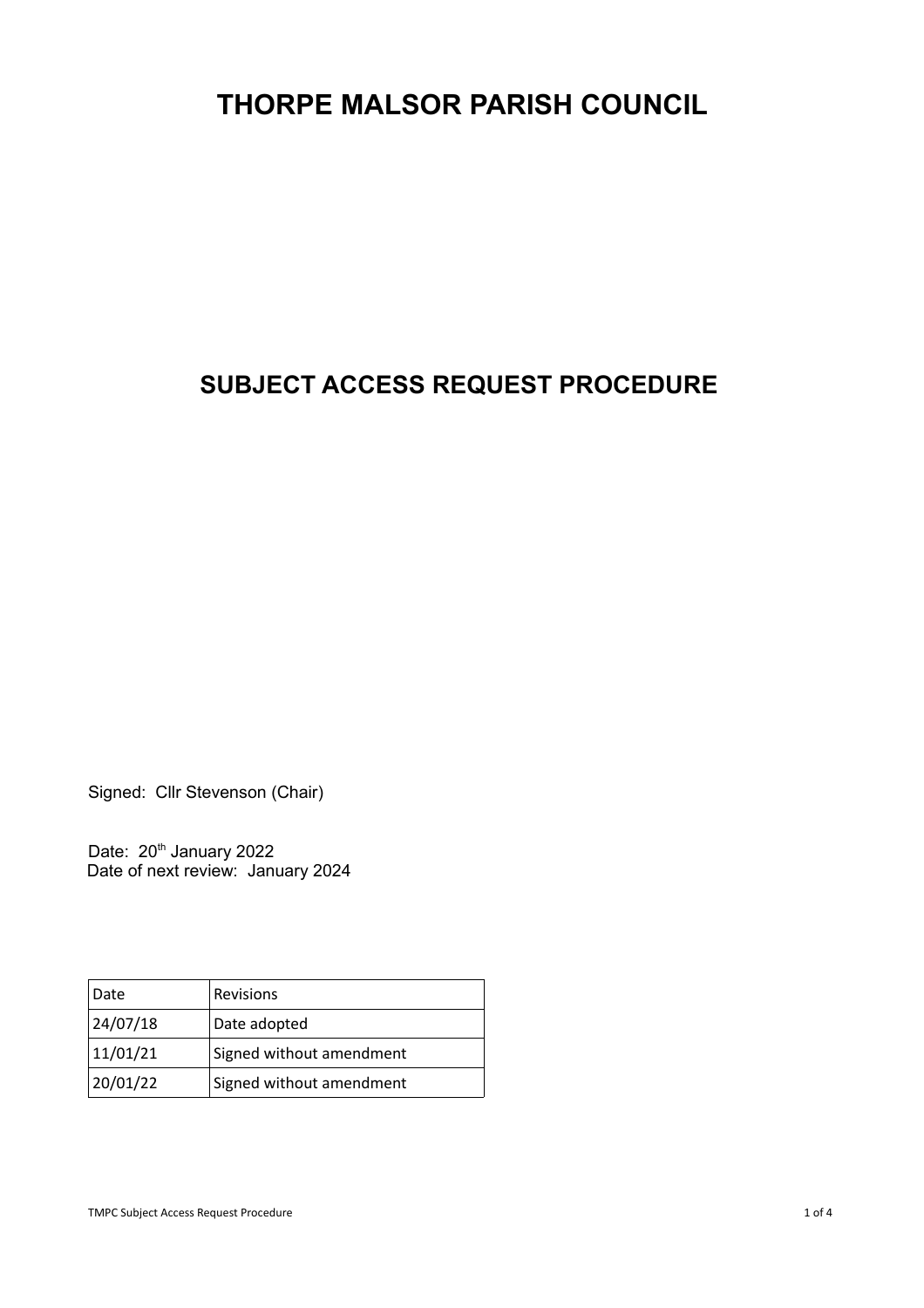This procedure is to be followed when an individual contacts Thorpe Malsor Parish Council to request access to their personal information held by the Council. Requests must be completed within 1 month, so it should be actioned as soon as it is received. SAR's should be provided free of charge, however, you can charge a 'reasonable fee' when a request is manifestly unfounded or excessive, particularly if it is repetitive.

The steps below should be followed to action the request:

# **1. Is it a valid subject access request?**

a) The request must be in writing (letter or email).

b) Has the person requesting the information provided you with sufficient information to allow you to search for the information? (You are allowed to request for more information from the person if the request is too broad.)

### **2. Verify the identity of the requestor:**

You must be confident that the person requesting the information is indeed the person the information relates to. You may ask for the person to produce their passport/photo driving licence and confirmation of their address (utility bill/bank statement) if required.

### **3. Determine where the personal information will be found:**

a) Consider the type of information requested and use the data processing map to determine where the records are stored. (Personal data is data which relates to a living individual who can be identified from the data (name, address, email address, database information) and can include expressions of opinion about the individual.)

b) If you do not hold any personal data, inform the requestor. If you do hold personal data, continue to the next step.

# **4. Screen the information:**

Some of the information you have retrieved may not be disclosable due to exemptions, however legal advice should be sought before applying exemptions.

Examples of exemptions are:

- References you have given.
- Publicly available information.
- Crime and taxation.
- Management information (restructuring/redundancies).
- Negotiations with the requestor.
- Regulatory activities (planning enforcement, noise nuisance).
- Legal advice and proceedings.
- Personal data of third parties.

# **5. Are you able to disclose all the information?**

In some cases, emails and documents may contain the personal information of other individuals who have not given their consent to share their personal information with others. If this is the case, the other individual's personal data must be redacted before the SAR is sent out.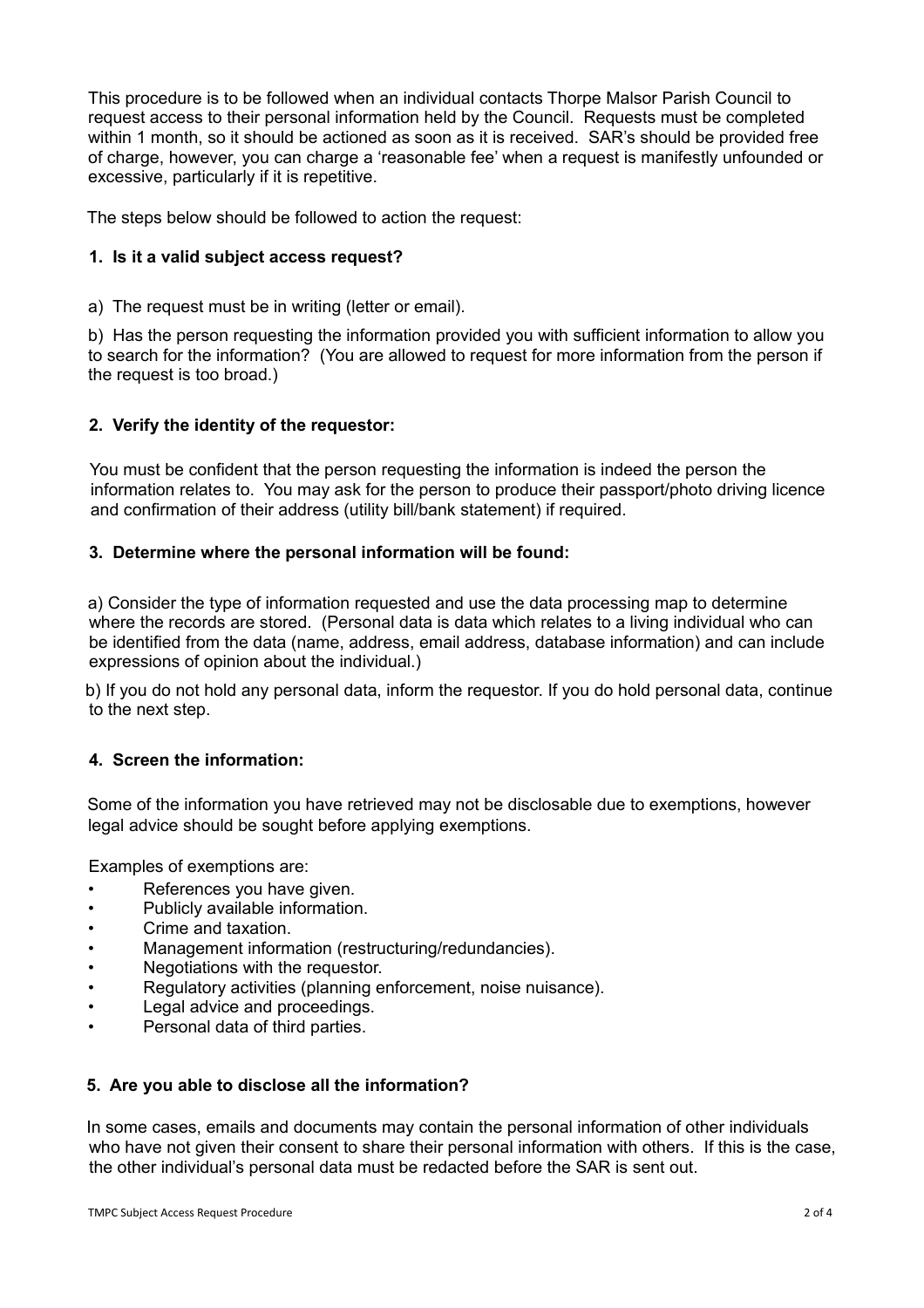**6.** Prepare the SAR response (using the sample letters at the end of this document) and make sure to include as a minimum the following information:

a) the purposes of the processing;

b) the categories of personal data concerned;

c) the recipients or categories of recipients to whom personal data has been or will be disclosed, in particular in third countries or international organisations, including any appropriate safeguards for transfer of data;

d) where possible, the envisaged period for which personal data will be stored, or, if not possible, the criteria used to determine that period;

e) the existence of the right to request rectification or erasure of personal data or restriction of processing of personal data concerning the data subject or to object to such processing;

f) the right to lodge a complaint with the Information Commissioners Office ("ICO");

g) if the data has not been collected from the data subject: the source of such data;

h) the existence of any automated decision-making, including profiling and any meaningful information about the logic involved, as well as the significance and the envisaged consequences of such processing for the data subject.

Be sure to also provide a copy of the personal data undergoing processing.

All SAR's should be logged to include the date of receipt, identity of the data subject, summary of the request, indication of if the Council can comply, date information is sent to the data subject.

# **SAMPLE LETTERS**

# **A: For replying to a subject access request providing the requested personal data:**

Dear [Name of data subject]

#### **Data Protection subject access request**

Thank you for your letter of *[date]* making a data subject access request for *[subject]*. We are pleased to enclose the personal data you requested.

Include 6(a) to (h) above.

Copyright in the personal data you have been given belongs to the council or to another party. Copyright material must not be copied, distributed, modified, reproduced, transmitted, published or otherwise made available in whole or in part without the prior written consent of the copyright holder.

Yours sincerely

### **B: For the release of part of the personal data, when the remainder is covered by an exemption:**